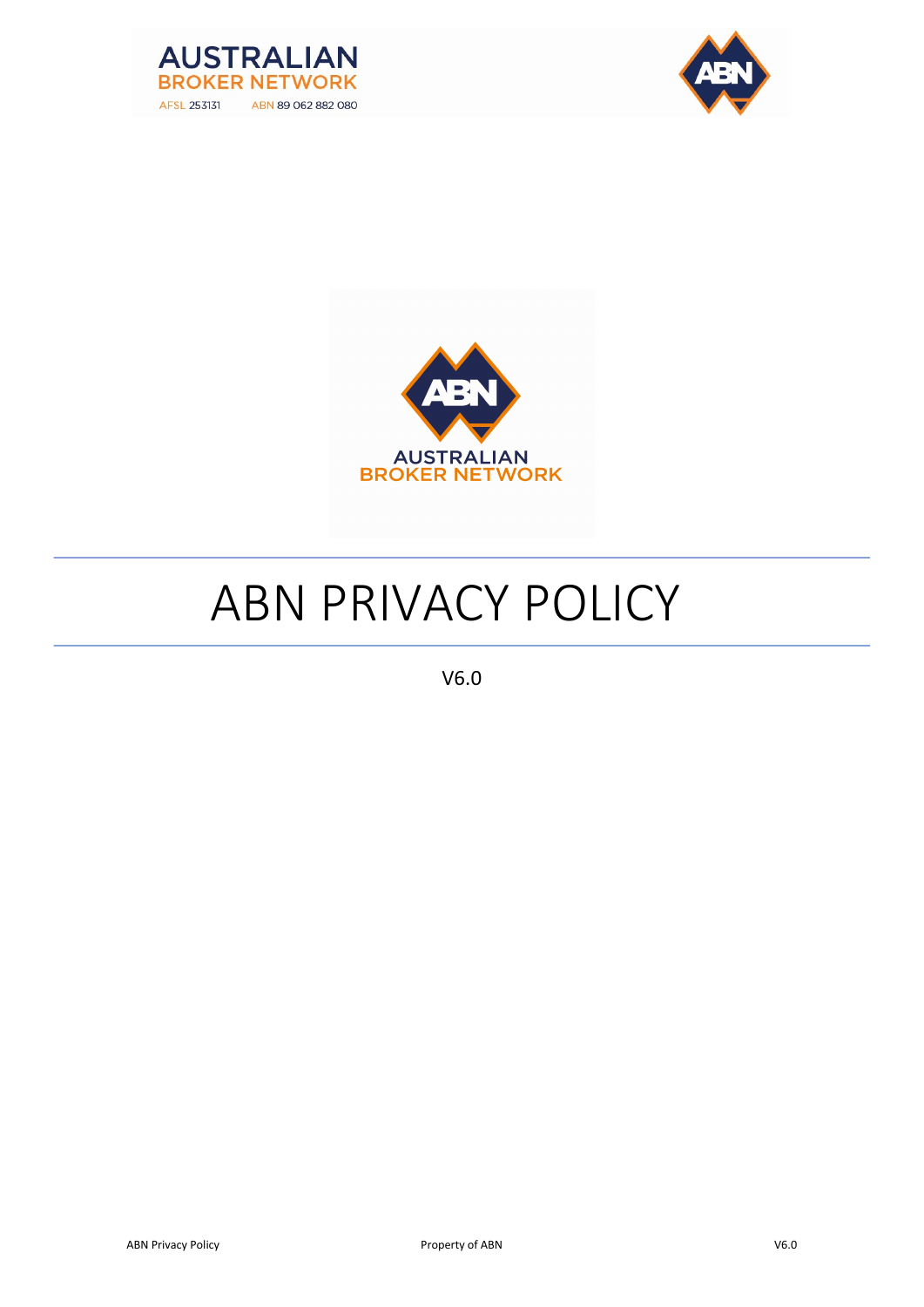# Australian Broker Network Pty Ltd

# OUR PRIVACY POLICY

At Australian Broker Network Pty Ltd [ABN 89 062 882 080 AFSL 253131] we are committed to protecting your privacy in accordance with the Privacy Act 1988 (Cth) and the Australian Privacy Principles. This Privacy Policy describes our current policies and practices in relation to the collection, handling, use and disclosure of personal information. It also deals with how you can complain about a breach of the privacy laws and how you can access the personal information we hold and how to have that information corrected.

## What information do we collect and how do we use it?

When we arrange insurance on your behalf, we ask you for the information we need to advise you about your insurance needs and management of your risks. This can include a broad range of information ranging from your name, address, contact details, age to other information about your personal affairs including your assets, personal belongings, financial situation, health and wellbeing. We provide any information that the insurers or intermediaries who we ask to quote for your insurances and premium funding require to enable them to decide whether to insure you and on what terms or to fund your premium and on what terms.

Insurers may in turn pass on this information to their reinsurers. Some of these companies are located outside Australia. For example, if we seek insurance terms from an overseas insurer (e.g. Lloyd's of London), your personal information may be disclosed to the insurer. If this is likely to happen, we inform you of where the insurer is located, if it is possible to do so.

When you make a claim under your policy, we assist you by collecting information about your claim. Sometimes we also need to collect information about you from others. We provide this information to your insurer (or anyone your insurer has appointed to assist it to consider your claim, eg loss adjusters, medical brokers etc) to enable it to consider your claim. Again, this information may be passed on to reinsurers.

From time to time, we will use your contact details to send you direct marketing communications including offers, updates and newsletters that are relevant to the services we provide. We always give you the option of electing not to receive these communications in the future. You can unsubscribe by notifying us and we will no longer send this information to you.

#### What if you don't provide some information to us?

We can only fully advise you and assist in arranging your insurance or with a claim, if we have all relevant information. The insurance laws also require you to provide your insurers with the information they need in order to be able to decide whether to insure you and on what terms. You have a duty to disclose the information which relevant to the insurer's decision to insure you.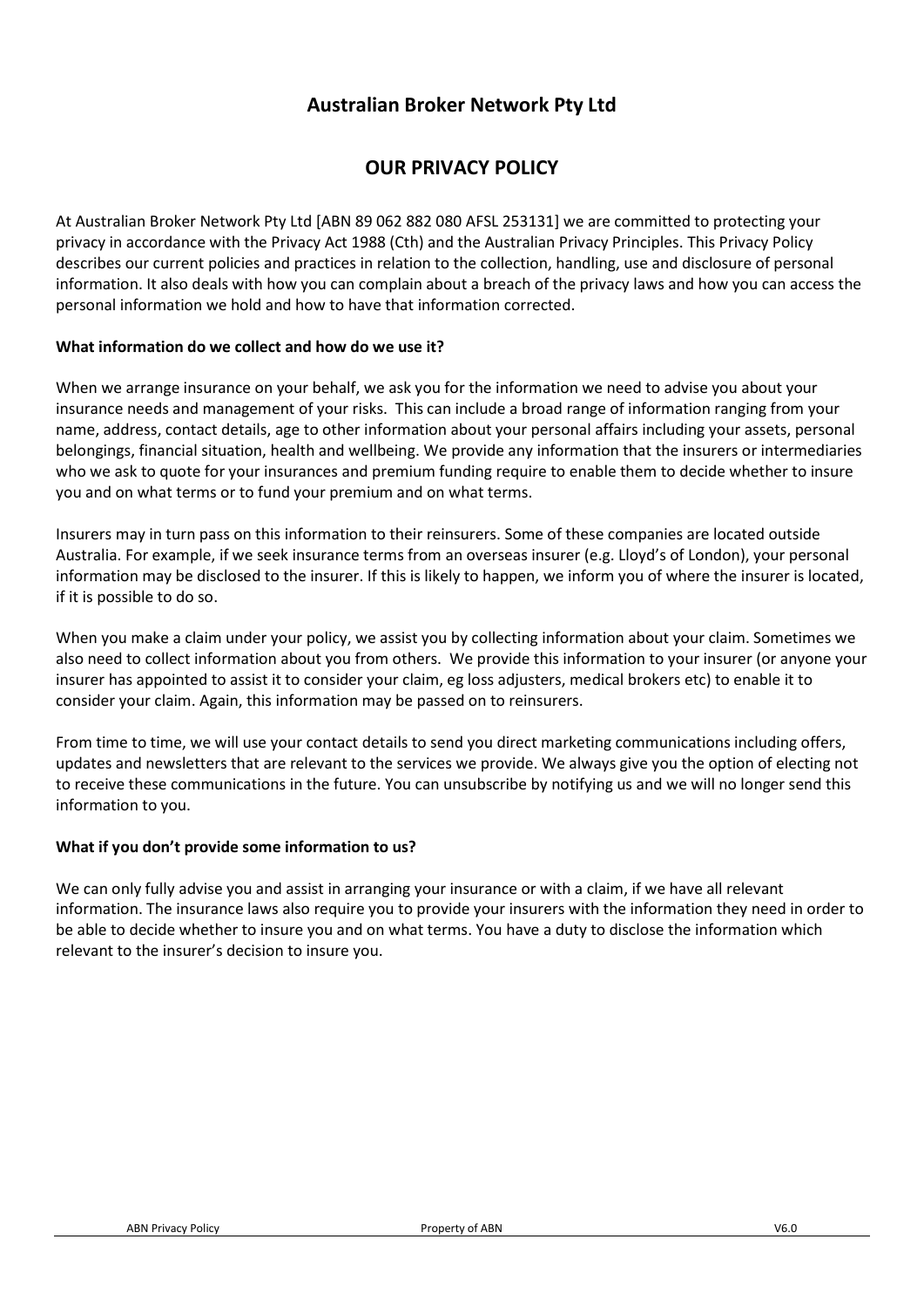## When do we disclose your information overseas?

If you ask us to seek insurance terms and we recommend an overseas insurer, we may be required to disclose the information to the insurer located outside Australia. For example, if we recommend a policy provided by Lloyd's of London, your information may be given to the Lloyd's broker and underwriters at Lloyd's of London to make a decision about whether to insure you.

We will tell you at time of advising on your insurance if they are overseas and in which country the insurer is located. If the insurer is not regulated by laws which protects your information in a way that is similar to the Privacy Act, we will seek your consent before disclosing your information to that insurer.

Australian and overseas insurers acquire reinsurance from reinsurance companies that are located throughout the world so in some cases your information may be disclosed to them for assessment of risks and in order to provide reinsurance to your insurer. We do not make this disclosure, this made by the insurer (if necessary) for the placement for their reinsurance program.

We may also disclose information we collect to the providers of some of our policy administration and broking systems that help us to provide our products and services to you. These policy administration providers and broking systems may be supported and maintained by organisations in New Zealand, the Philippines and Vietnam and your information may be disclosed to those organisations. Please note that the Privacy Act and Australian Privacy Principles may not apply to these organisations.

## How do we hold and protect your information?

We strive to maintain the reliability, accuracy, completeness and currency of the personal information we hold and to protect its privacy and security. We keep personal information only for as long as is reasonably necessary for the purpose for which it was collected or to comply with any applicable legal or ethical reporting or document retention requirements.

We hold the information we collect from you initially in a working file, which when completed is electronically imaged and stored, after which any paper is destroyed in our onsite shredder.

We ensure that your information is safe by protecting it from unauthorised access, modification and disclosure. We maintain physical security over our paper and electronic data and premises, by using locks and security systems. We also maintain computer and network security; for example, we use firewalls (security measures for the Internet) and other security systems such as user identifiers and passwords to control access to computer systems where your information is stored.

## Will we disclose the information we collect to anyone?

We do not sell, trade, or rent your personal information to others.

We may need to provide your information to contractors who supply services to us, e.g. to handle mailings on our behalf, external data storage providers or to other companies in the event of a corporate sale, merger, reorganisation, dissolution or similar event. We may also disclose information we collect to the providers of some of our policy administration and broking systems that help us to provide our products and services to you. However, we will take reasonable measures to ensure that they protect your information as required under the Privacy Act.

We may provide your information to others if we are required to do so by law, you consent to the disclosure or under some unusual other circumstances which the Privacy Act permits.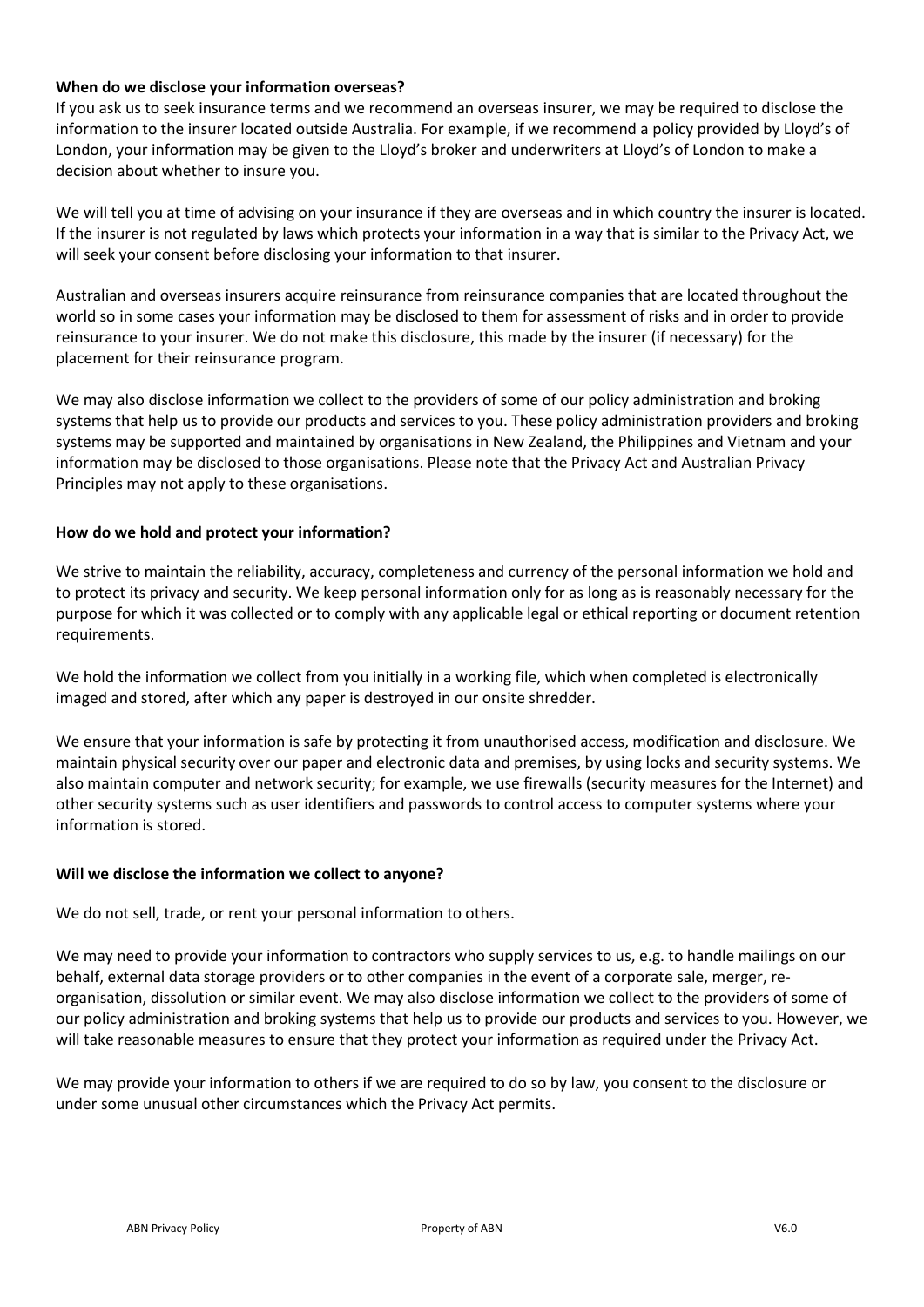## How can you check, update or change the information we are holding?

Upon receipt of your written request and enough information to allow us to identify the information, we will disclose to you the personal information we hold about you. We will also correct, amend or delete any personal information that we agree is inaccurate, irrelevant, out of date or incomplete.

If you wish to access or correct your personal information please write to our Managing Director Tremayne West at Australian Broker Network Pty Ltd at Level 23, 520 Oxford St, Bondi Junction, NSW, 2022 or post to PO Box 1299, Bondi Junction, NSW, 1355.

We do not charge for receiving a request for access to personal information or for complying with a correction request. Where the information requested is not a straightforward issue and will involve a considerable amount of time then a charge will need to be confirmed for responding to the request for the information.

In some limited cases, we may need to refuse access to your information or refuse a request for correction. We will advise you as soon as possible after your request if this is the case and the reasons for our refusal.

## What happens if you want to complain?

If you have concerns about whether we have complied with the Privacy Act or this privacy Policy when collecting or handling your personal information, please write to our Managing Director Tremayne West at Australian Broker Network Pty Ltd at Level 23, 520 Oxford St, Bondi Junction, NSW, 2022 or post to PO Box 1299, Bondi Junction, NSW, 1355.

Your complaint will be considered by us through our internal complaints resolution process and we will try to respond with a decision within 45 days of you making the complaint.

#### Your consent

By asking us to assist with your insurance needs, you consent to the collection and use of the information you have provided to us for the purposes described above.

### Website information and content.

The information provided on our website does not cover all aspects of the law on the relevant subject matter. Professional advice should be sought before any action is taken based upon the matters described and discussed on this site.

To the extent permitted by law, we make no representations about the suitability of the content of this site for any purpose. All content is provided without any warranty of any kind. We disclaim all warranties and conditions with regard to the content, including but not limited to all implied warranties and conditions of fitness for a particular purpose, title and non-infringement.

We will not be liable for any damages or injury caused by, including but not limited to, any failure of performance, error, omission, interruption, defect, delay in operation of transmission, computer virus, or line failure. To the extent permitted by law we will not be liable for any damages or injury, including but not limited to, special or consequential damages that result from the use of, or the inability to use, the materials in this site.

We believe the content of this site to be accurate, complete and current, however there are no warranties as to the accuracy, completeness or currency of the content. It is your responsibility to verify any information before relying on it. The content of this site may include technical inaccuracies or typographical errors.

We reserve the right to modify the content of this site from time to time.